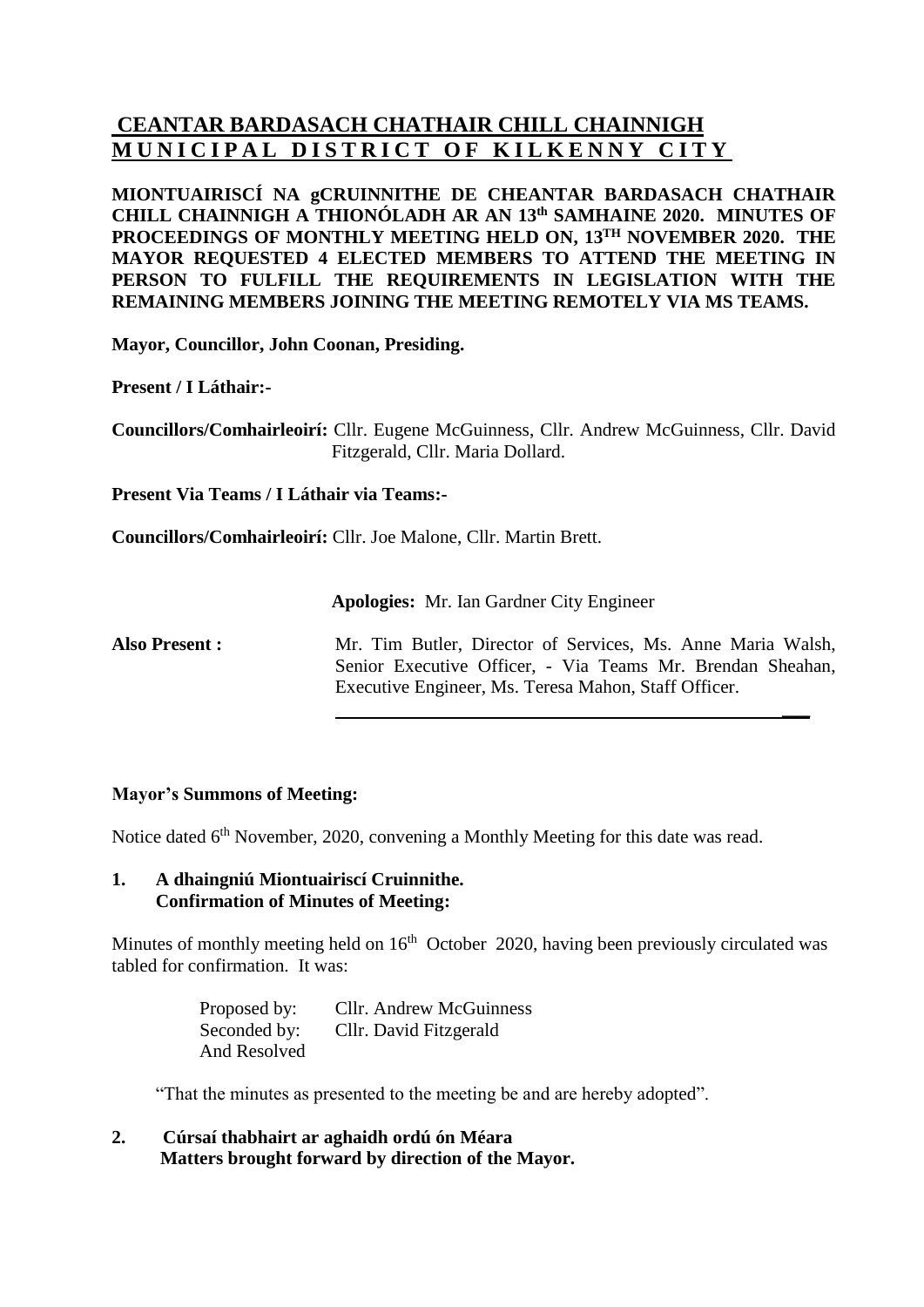The Mayor:

● Launched his Christmas fund stating that the Lions Club and Alone will be the beneficiaries this year .

• Thanked the people of Kilkenny for continuing to adhere to Covid restrictions.

# **Votes of Sympathy**

The Members joined with the Mayor in offering a Vote of Sympathy to the families of the following recently deceased:

Joan Fitzgerald, Hawthorn Avenue, Ardnore, Kilkenny. Seamus Dunlop, Walkin Street, Kilkenny. Sarah Dobbyn, Lyrath, Dublin Road, Kilkenny.

Sympathies were also extended to Mr. Ian Gardner, Senior Engineer on the passing of his Aunt.

## **3. Ábhar Reachtúil agus glacadh le Baun-Orduite Nua**.

Statutory Matter and adoption of new Standing Orders.

Ms. Anne Maria Walsh advised the Members that the amended Standing Orders and Appendix 1 had been circulated to them earlier. The purpose of which is to allow for remote meetings of Kilkenny County Council, Municipal Districts and its sub-committees in light of the designation of the Local Authority in the Civil Law and Criminal Law Act 2020. Appendix 1 is based on the template provided by the Department and adapted for use in Kilkenny. A 2-page document on the proposed amendments to the Standing Orders was also circulated to Members and included changes to Standing Order no.6. on the holding of meetings, Standing Order no. 13a on declaration of interests, Standing Order no. 15 on the notices of motion and Standing Orders no.59 and 61 on attendance of public and media at meetings.

Ms. Walsh recommended that the Members adopt the changes to the Standing Orders including Appendix 1 which will allow for future meetings to held remotely.

The Members raised queries in relation to the physical location of meetings, works on City Hall and live streaming. Mr. Butler and Ms. Walsh responded to members.

| It was | Recommended by:   | Cllr. David Fitzgerald         |
|--------|-------------------|--------------------------------|
|        | Seconded by:      | <b>Cllr.</b> Andrew McGuinness |
|        | And agreed by all |                                |

"*We, the Municipal District of Kilkenny city, in pursuance of the powers vested in us under Part 6 (Sections 44 to 47 inclusive) and Paragraph 16 of Schedule 10 of the Local Government Act, 2001 and of every and any other power hereunto enabling, hereby make the undermentioned Standing Orders for the regulation of our proceedings and business, other than proceedings the regulation of which is provided for by or under Statute".*